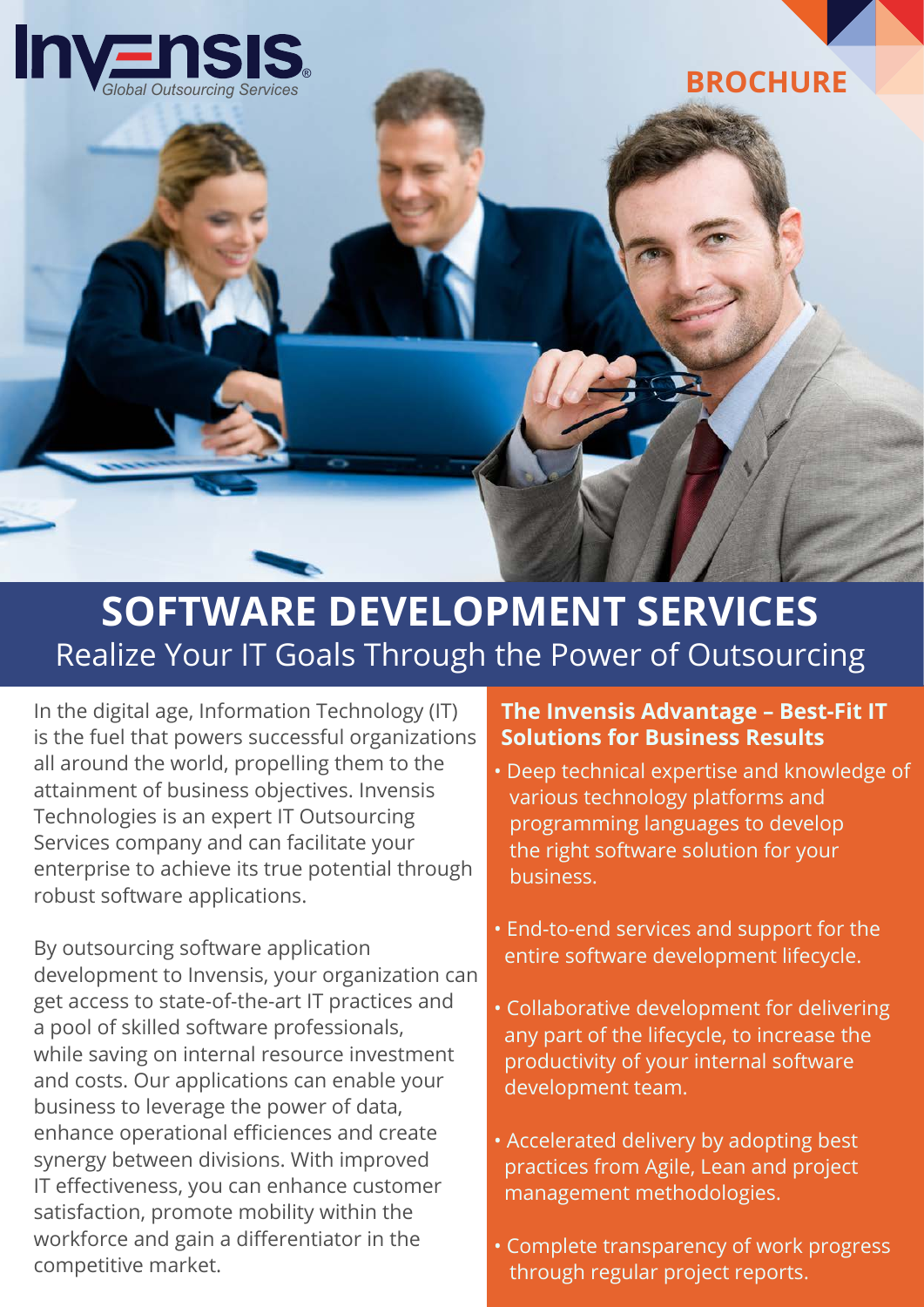## **END-TO-END SOFTWARE DEVELOPMENT OUTSOURCING SERVICES**

## **IT Solution by Service**

- Custom Software Application Development
- Web Application Development
- Mobile Application Development
- SaaS (Software-as-a-Service) Development
- Software Testing and Quality Assurance
- Cloud Computing Application Development

#### **IT Solution by Platform**

- Android Application Development Services
- iOS Application Development Services
- Java Application Development Services
- .NET Application Development Services
- Microsoft Azure Application Development Services
- PHP Application Development Services
- Python Application Development Services
- Ruby on Rails Application Development Services
- HTML5 Application Development Services
- C / C++ Application Development Services

#### **PARTNER WITH INVENSIS FOR END-TO-END SUPPORT IN SOFTWARE APPLICATION DEVELOPMENT**



*Invensis Technologies provides support for all stages of the Software Application Development Lifecycle*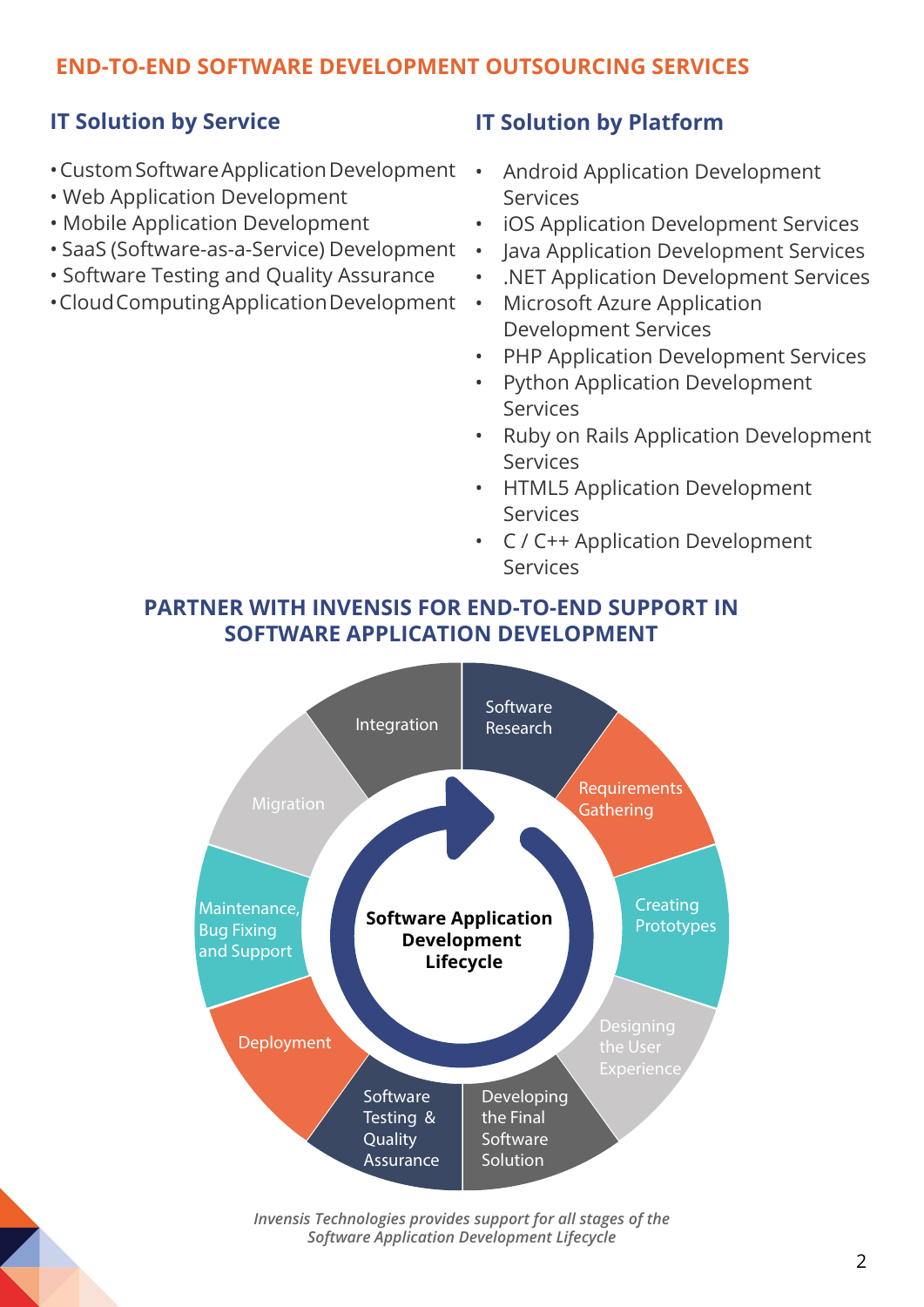## **SOFTWARE DEVELOPMENT SERVICES SUCCESS STORY**

## **The Client**

A major Australian e-commerce player that commenced operations in 1974 as a mail order catalog company. The company's mission to make shopping from the convenience of one's home a fuss-free, risk-free and cost-effective experience, has been unchanged over the years. The company now receives purchase orders from customers via the Internet, and the traditional mediums of telephone, fax and mail.

## **The Business Requirement**

In July 2014, our client, who had already decided to partner with Invensis for order data entry services, mandated us to develop an internal custom software application to facilitate the processing of order invoices, reduce order entry time and make the back office BPO process fast and error-free. Any existing data entry application in the market would require modification, and the client was in favour of a customized application for their particular business requirement.

## **The Invensis Solution**

- Requirement gathering and analysis to gain an in-depth understanding of the business use of the application
- The application was designed and developed on .NET framework
- In its user interface front-end, the application displays the scanned invoice in the top window, and customized fields where data from these orders can be entered by the back office BPO professionals in the bottom window.
- An encryption function was created to secure fields with confidential financial information
- Application was linked to a database created in MS SQL to get stored product information and accelerate the pace of outsourced data entry process
- A double entry quality check process was designed
- Enabled the admin to export entered data into .XLS format
- Updating the application based on client requirements

## **The Result**



Close to 4,000 orders entered and processed on the application every day, improving daily productivity by 34%



22% decrease in transaction processing cost



With a double entry quality check, output quality has improved from 85% to 99%



Streamlined order data entry